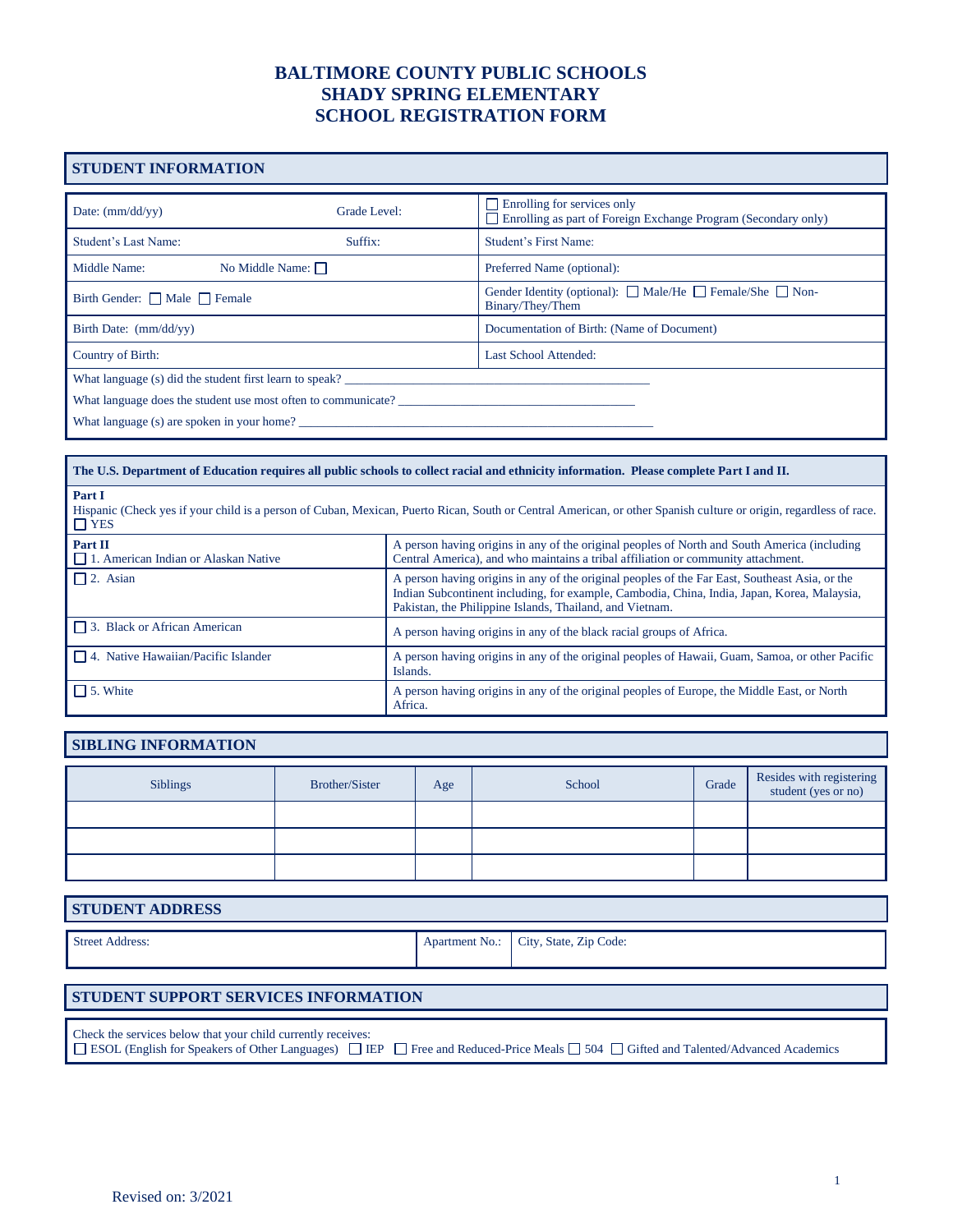| <b>APPLICATION INFORMATION</b>                                |                                                                                                                                      |        |                                                                   |  |  |  |
|---------------------------------------------------------------|--------------------------------------------------------------------------------------------------------------------------------------|--------|-------------------------------------------------------------------|--|--|--|
| Name of Person Completing Form:                               | Relationship:                                                                                                                        | Phone: |                                                                   |  |  |  |
| Do you have legal custody of this child? $\Box$ Yes $\Box$ No |                                                                                                                                      |        | Are your custody documents on file? $\Box$ Yes $\Box$ No<br>Year: |  |  |  |
| <b>Child Lives With</b>                                       | □ Both Parents □ Mother □ Father                                                                                                     |        |                                                                   |  |  |  |
|                                                               | $\Box$ Guardians $\Box$ Foster Parent(s) $\Box$ Other                                                                                |        |                                                                   |  |  |  |
|                                                               | Are you residing in temporary housing or do you lack housing? $\Box$ Yes $\Box$ No                                                   |        |                                                                   |  |  |  |
|                                                               | If yes, school will immediately contact pupil personnel worker to provide assistance. (Parent/Guardian is to complete HSE-1<br>Form) |        |                                                                   |  |  |  |

#### **PARENT/GUARDIAN INFORMATION**

| <b>Primary Guardian Name:</b>                                   | <b>Phone Numbers</b>       | Home, Work,<br>Cell  | Receive<br>Texts? $(Y/N)$ |
|-----------------------------------------------------------------|----------------------------|----------------------|---------------------------|
| Guardian Relationship:                                          |                            |                      |                           |
| Does the student reside with this contact? $\Box$ Yes $\Box$ No |                            |                      |                           |
| If no, list Address or P.O. Box:                                |                            |                      |                           |
| City, State, Zip Code:                                          | Email:                     |                      |                           |
| Employer:                                                       | Full-Time Active Military? | $\Box$ Yes $\Box$ No |                           |

| Secondary Guardian Name:                                        | <b>Phone Numbers</b>       | Home, Work,<br>Cell      | Receive<br>Texts? $(Y/N)$ |
|-----------------------------------------------------------------|----------------------------|--------------------------|---------------------------|
| <b>Guardian Relationship:</b>                                   |                            |                          |                           |
| Does the student reside with this contact? $\Box$ Yes $\Box$ No |                            |                          |                           |
| If no, list Address or P.O. Box:                                |                            |                          |                           |
| City, State, Zip Code:                                          | Email:                     |                          |                           |
| Employer:                                                       | Full-Time Active Military? | $\sqcap$ Yes $\sqcap$ No |                           |

### **AUTOMATED PHONE CALLS**

In addition to emergency notifications, the contact listed above may receive calls, emails, texts, and pre-recorded messages regarding non-emergent information. Non-emergent information is that which does not pertain to a school closing, medical or safety emergency. Non-emergent information includes, but it is not limited to: school calendar updates, student testing reminders, Superintendent's messages, school activities, and notifications pertaining to your student's daily activities, school responsibilities or events. **If you would like non-emergent notifications to be sent to a different number, please specify below:** Non-Emergent Number: Ext: Work Home Cell Receive Texts? Yes No If you would like to opt out of non-emergent notifications, sign here: **Note:** Your signature confirms that you **will not** receive calls regarding non-emergent information.

### **EMERGENCY CONTACT LIST (Please list by order of contact)**

In case of an incident or serious illness, school staff will contact a parent/guardian. In the event parents/guardians cannot be reached, please list people that may be contacted to pick up your student if necessary. If a parent/guardian or additional contact cannot be reached in a medical emergency, school staff will contact the child's physician/dentist listed on the health form. School staff may also make necessary arrangements, including an ambulance and transporting your student to the hospital.

**NOTE: All early dismissals must be approved by a parent/guardian in writing.**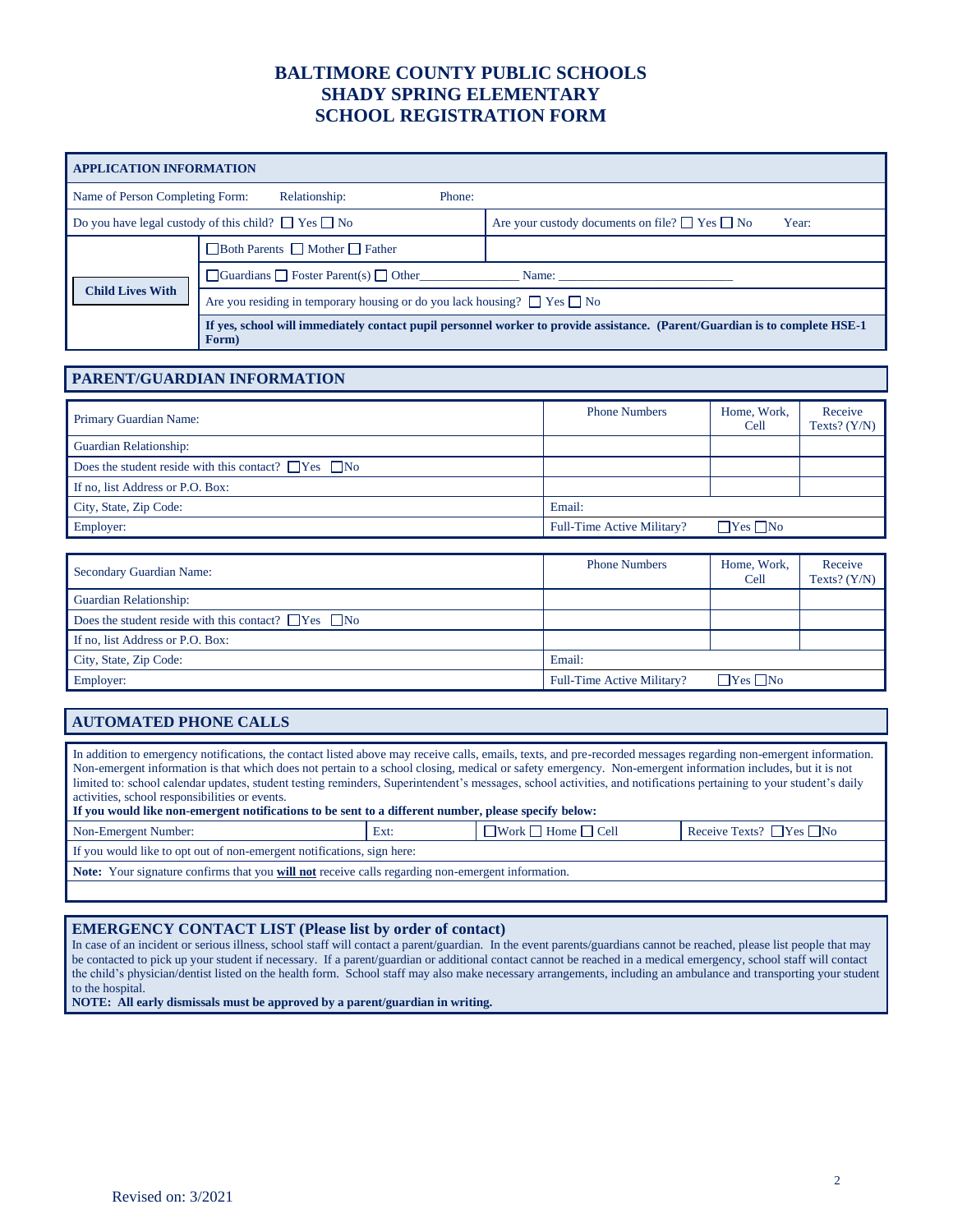| <b>Name</b>                                                                                                                                                                                                                                                                                                                                                                                                                                      | <b>Relationship</b>                                                                                                                                                                                                                                                                                                              | <b>Telephone</b> |  |  |  |  |
|--------------------------------------------------------------------------------------------------------------------------------------------------------------------------------------------------------------------------------------------------------------------------------------------------------------------------------------------------------------------------------------------------------------------------------------------------|----------------------------------------------------------------------------------------------------------------------------------------------------------------------------------------------------------------------------------------------------------------------------------------------------------------------------------|------------------|--|--|--|--|
|                                                                                                                                                                                                                                                                                                                                                                                                                                                  |                                                                                                                                                                                                                                                                                                                                  |                  |  |  |  |  |
|                                                                                                                                                                                                                                                                                                                                                                                                                                                  |                                                                                                                                                                                                                                                                                                                                  |                  |  |  |  |  |
|                                                                                                                                                                                                                                                                                                                                                                                                                                                  |                                                                                                                                                                                                                                                                                                                                  |                  |  |  |  |  |
| <b>Elementary Only:</b> In a school closing emergency<br>who is responsible for the student?<br>If not parent/guardian, list name and address:                                                                                                                                                                                                                                                                                                   | In a school closing emergency, how will the<br>elementary student be transported?<br>$\Box$ Walk $\Box$ Ride Bus $\Box$ Pick-Up                                                                                                                                                                                                  |                  |  |  |  |  |
| $\Box$ Yes $\Box$ No<br>cab.                                                                                                                                                                                                                                                                                                                                                                                                                     | Upon notification by school staff, I agree to send my child home by taxicab if necessary. I also agree to be responsible for calling the cab and for payment of the                                                                                                                                                              |                  |  |  |  |  |
|                                                                                                                                                                                                                                                                                                                                                                                                                                                  |                                                                                                                                                                                                                                                                                                                                  |                  |  |  |  |  |
|                                                                                                                                                                                                                                                                                                                                                                                                                                                  | <b>Secondary Only:</b> $\Box$ <b>DO NOT</b> permit my child to participate in the Maryland Youth Tobacco & Risk Behavior Survey (MYTRBS).                                                                                                                                                                                        |                  |  |  |  |  |
| Secondary students with cell phones may opt to receive text messages from the automated calling system in a school emergency. If you would like your student<br>to receive emergency text notifications, please list the student's cell phone number below.<br>NOTE: All parties that provide telephone numbers may receive calls or text messages from the automated calling system in a school emergency. Message and<br>data rates may apply. |                                                                                                                                                                                                                                                                                                                                  |                  |  |  |  |  |
|                                                                                                                                                                                                                                                                                                                                                                                                                                                  |                                                                                                                                                                                                                                                                                                                                  |                  |  |  |  |  |
| <b>Preferred Name/Gender Requests Only:</b>                                                                                                                                                                                                                                                                                                                                                                                                      |                                                                                                                                                                                                                                                                                                                                  |                  |  |  |  |  |
|                                                                                                                                                                                                                                                                                                                                                                                                                                                  | I understand that by requesting a preferred name or gender, I am agreeing to permit Baltimore County Public Schools to use the preferred name and/or gender<br>for my child with the understanding that the student's legal name will remain on SR Cards, report cards, interim reports, transcripts, assessments, and diplomas. |                  |  |  |  |  |
| Signature of Student:                                                                                                                                                                                                                                                                                                                                                                                                                            |                                                                                                                                                                                                                                                                                                                                  |                  |  |  |  |  |
|                                                                                                                                                                                                                                                                                                                                                                                                                                                  |                                                                                                                                                                                                                                                                                                                                  |                  |  |  |  |  |
| Please read carefully before signing this form:<br>I understand that if it is determined that I have provided false information regarding my place of residence, my child will be withdrawn from school and tuition<br>will be assessed on a pro-rated basis for the period of time that he/she was fraudulently enrolled. (Tuition rates are currently over \$6,000 per year and are<br>increased on an annual basis.)                          |                                                                                                                                                                                                                                                                                                                                  |                  |  |  |  |  |
| To the best of my knowledge, all information entered on this enrollment form is accurate.                                                                                                                                                                                                                                                                                                                                                        |                                                                                                                                                                                                                                                                                                                                  |                  |  |  |  |  |
| Signature of adult responsible for the student's enrollment                                                                                                                                                                                                                                                                                                                                                                                      |                                                                                                                                                                                                                                                                                                                                  | Date             |  |  |  |  |